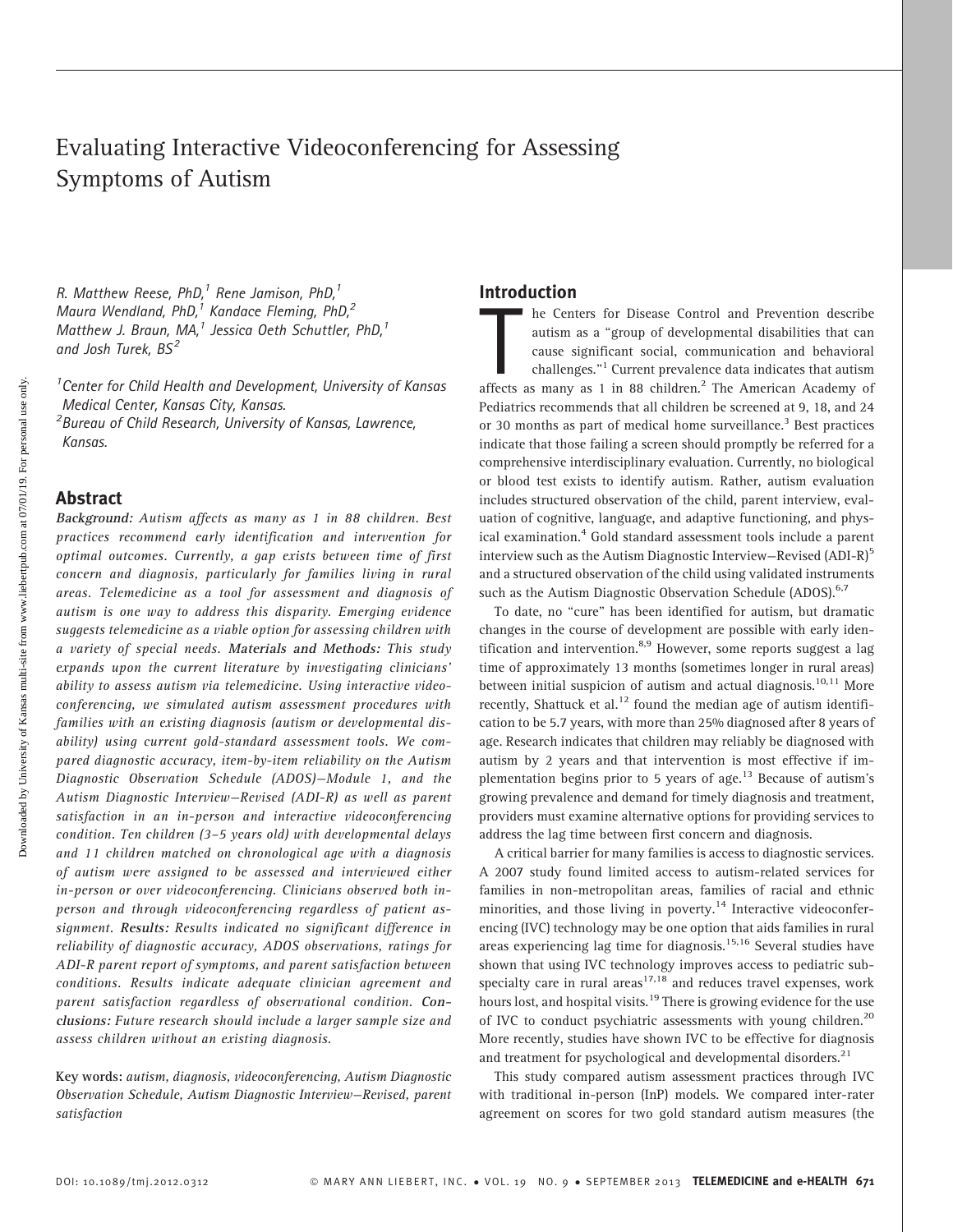# REESE ET AL.

ADOS and ADI-R) based on assessments conducted in person and through IVC. We also evaluated accuracy of diagnosis and parent satisfaction between IVC and InP conditions. The main research questions were as follows:

- 1. Is there a difference in diagnostic impressions regarding autism when observers are evaluating InP versus IVC?
- 2. Is there a difference in inter-rater agreement of both observed and reported behaviors on the ADOS and ADI-R when observers are watching InP versus over IVC?
- 3. Is there a difference in parent satisfaction between InP and IVC?

## Materials and Methods PARTICIPANTS

Participants included 11 children with an existing Diagnostic and Statistical Manual of Mental Disorders, 4th edition (DSM-IV) diagnosis of autistic disorder (autism) and 10 with an existing diagnosis of developmental delay. None of the participants had other primary or co-occurring diagnoses. All 21 participants (3–5 years old; 3 girls, 18 boys; 1 African American, 1 biracial, and 19 white) had received a diagnosis at a university medical center in the Midwest within 2 years prior to participating in this study. In order to confirm the accuracy of diagnosis over IVC, it was necessary to recruit children with existing diagnoses. Additionally, conducting a simulation on-site allowed for greater control of conditions.

#### MEASURES

ADOS. The ADOS is a semistructured observation tool used in the diagnosis of autism. The ADOS uses a set of planned activities and ''presses'' to observe quality of communication and social behaviors in a variety of contexts. The ADOS consists of four modules, with materials and activities designed for use with individuals at particular developmental and language levels. The present study used the presses and the coding/scoring systems from the ADOS—Module 1 for all participants. The first author provided instructions to parents on how to administer the ADOS presses, which is a modification of ADOS standardization. Half of the participants received instructions over IVC, and the other half received instructions in an InP setting according to their random assignment. The ADOS manual reports good psychometric properties with high inter-rater agreement.<sup>6</sup>

ADI-R. The ADI-R is a standardized caregiver interview that gathers information to help inform a diagnosis of autism. Interview questions fall into one of three categories corresponding to the DSM-IV-TR diagnostic criteria for autism: language/communication; reciprocal social interactions; and restricted, repetitive, and stereotyped behaviors and interests. Scores from each category are entered into a diagnostic algorithm to determine the likelihood that a person would have a diagnosis of autism. The ADI-R administration manual reports adequate reliability for individual algorithm items and validity coefficients for domain scores.<sup>5</sup> For the present study, only algorithm items from the ADI-R were administered.

#### SATISFACTION SURVEY

Parents completed a 7-point Likert scale survey (ranging from 1 = strongly disagree to 7 = strongly agree) to evaluate satisfaction with diagnostic procedure and IVC experience. All participants completed seven questions about their satisfaction with the overall experience, with participants in the IVC condition completing an additional six questions about the technical aspects of the equipment.

#### PROCEDURES

Research clinicians and inter-rater agreement. The research team consisted of five clinicians who were aware that participants had received a previous diagnosis of either developmental delay or autism. However, clinicians were blinded to which diagnosis the participant had actually received. All clinicians received training on the ADOS, the ADI-R, and the DSM-IV-TR diagnostic criteria for autism. The first author completed ADOS and ADI-R research training, and the other clinicians received clinical training on the ADOS. Each of the five clinicians had multiple years of experience working on interdisciplinary autism diagnostic teams that used the ADOS, ADI-R, and DSM-IV-TR criteria. Clinicians attained adequate inter-rater agreement on the ADOS prior to working with study participants. Adequate agreement was defined as 80% agreement for all raters in two of three consecutive sessions.

Setting and materials. This study was conducted at a university medical center in a Midwestern metropolitan city. All assessments were conducted in one room connected through IVC to another observation room in the same building. Conducting simulations on-site allowed for greater control than a community-based setting, which is important for this preliminary study. Both rooms included a table and chairs with two research clinicians present in each room. We used high-definition monitors and cameras to provide the highest quality IVC experience.

Study procedures. Figure 1 illustrates room arrangement and clinician location for each condition. Participants were randomly assigned to either the InP administration condition (autism = 6; developmental  $delay = 5$ ) or the IVC administration condition (autism = 5; developmental delay = 5). To minimize variability in test administration, the first author directed all families on ADOS presses and administered the ADI-R to all participants across all conditions. For each participant, a total of four research clinicians (two IVC, two InP; one of whom was always the first author) observed and scored assessments. Caregivers completed a brief satisfaction survey in all conditions.

As noted above, all four observers independently scored the ADOS and ADI-R items to determine (a) inter-rater agreement on diagnostic impressions (DSM-IV criteria for autism or developmental delay with no autism), (b) inter-rater agreement on the ADOS, and (c) inter-rater agreement on ADI-R items. For each participant, research clinicians were randomly assigned to an InP or IVC condition to create pairs. We compared clinician agreement on the ADOS and the ADI-R items in two ways: (1) comparison of agreement among clinicians who were in the same and different settings and (2) comparison of agreement among clinicians who were in the InP and IVC conditions.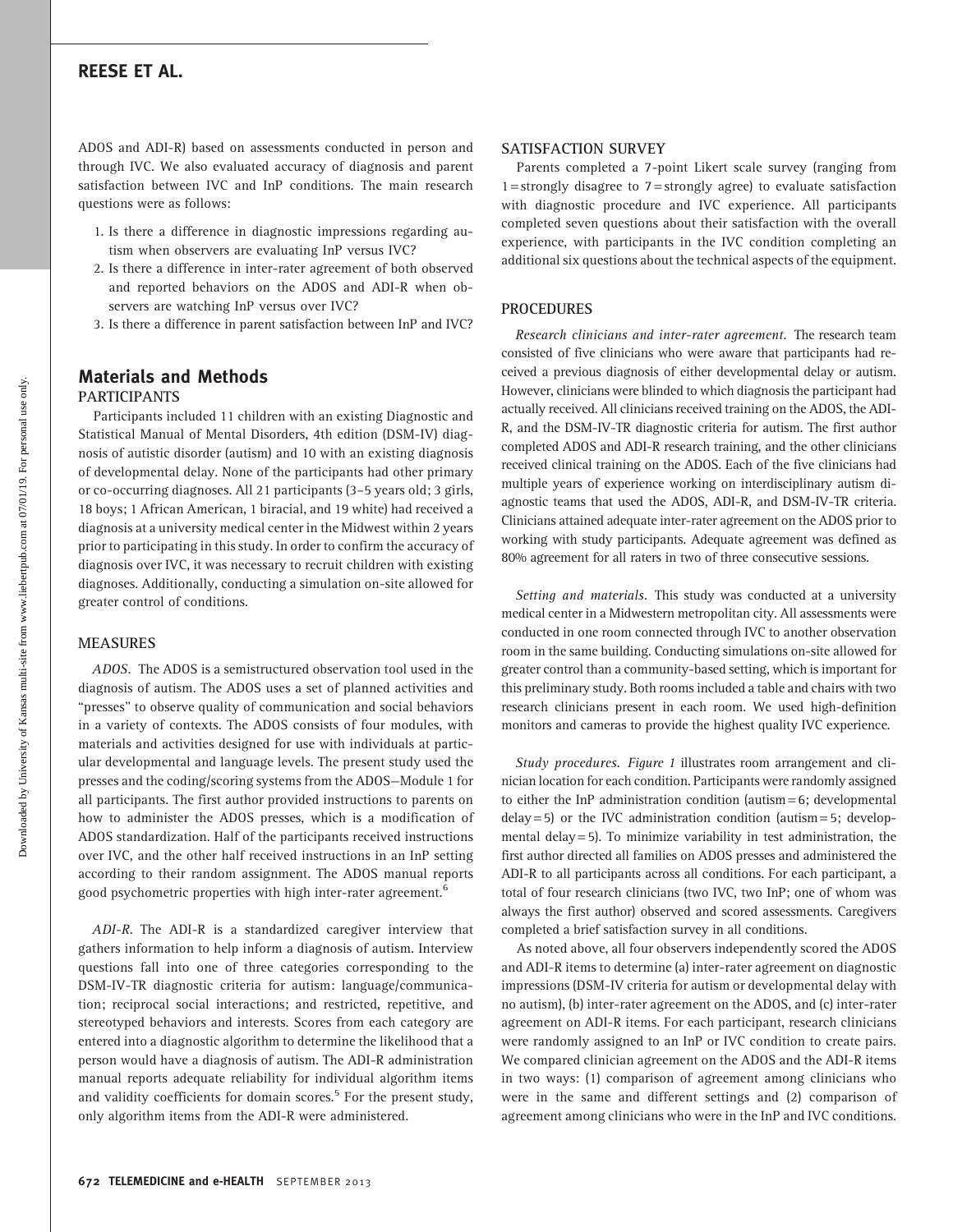# EVALUATING VIDEOCONFERENCING IN AUTISM ASSESSMENT



Fig. 1. Location of instructor and observer for interactive videoconferencing (IV) and in-person (InP) conditions. C, child; P, parent; R, rater;  $R_1$ , first author instructing parent.

Comparing same and different settings allowed us to evaluate agreement across all clinicians. Comparing InP and IVC conditions allowed us to determine the possible impact of conducting assessment measures over IVC. Finally, a parent participant from each case completed a brief satisfaction survey.

### Results

For this study, we conducted three sets of analyses: (1) accuracy of clinicians' diagnostic assignment to the child's previous/existing diagnosis and consistency across clinicians, (2) inter-rater agreement on the ADOS and ADI-R, and (3) parent satisfaction with the IVC experience.

# INTER-RATER AGREEMENT ON ASSIGNMENT OF PARTICIPANT DIAGNOSIS

At the conclusion of each observation session, all clinicians assigned a diagnosis of autism or developmental delay to the child. We first evaluated the consistency of the clinicians' diagnostic assignments with one another. Next we compared these predicted diagnoses

to the diagnosis given to the child during the initial interdisciplinary evaluation.

Clinicians showed high levels of consistency (nearly 100% of the time) with one another when assigning diagnoses. Clinicians disagreed on diagnosis once, when one of the four raters (in the InP condition) disagreed with the other three clinicians. Next we calculated the percentage agreement of clinician assignment of diagnosis with each child's existing diagnosis. Clinicians made diagnostic assignments consistent with prior diagnoses 83% of the time and 86% of the time in each of the InP and IVC conditions, respectively, resulting in no significant differences across the two conditions.

### INTER-RATER AGREEMENT ON THE ADOS AND THE ADI-R

To determine reliability on the ADOS and the ADI-R, we first compared the average percentage agreement between clinicians in the same setting followed by average percentage agreement between clinicians in different settings. Each clinician independently coded ADOS and ADI-R items. Items were considered in agreement if the codes on individual items were identical. We calculated percentage agreement on each item (ADOS = 29 items; ADI-R = 32 items) for each subject  $(n=21)$  across pairs of clinicians within the same setting (two pairs of clinicians) as well as between different settings (four pairs of clinicians). The purpose of these calculations was to determine if mode of observation (InP or IVC) and/or setting (same setting or different setting) impacted the inter-rater agreement on the assessment tools.

Results of the item-by-item analysis of percentage agreement are presented in Tables 1 (for the ADOS) and 2 (for the ADI-R). In each table, the first two columns represent the mean percentage agreement on each item for the two clinicians who were in the InP and IVC settings, respectively. Each of these first two columns represents same setting percentage agreement measures (one pair InP, one pair IVC). The third column represents the mean percentage agreement across all same setting ratings (e.g., the mean of the first and second columns) for each item. Finally, the fourth column represents the mean percentage agreement between pairs of clinicians who were in different settings (four clinician pairs).

#### ADOS

To determine if significant differences in percentage agreement existed between InP and IVC conditions, we conducted Z-tests for the two proportions/percentages for each item. ADOS Item A7 (related to pointing) was the only item significantly different between InP and IVC ( $z = 2.6$ ,  $p = 0.009$ ). The two raters in the InP condition agreed more frequently (81% of the time) than the two raters within IVC (35% of the time). We also used Z-tests to determine if the percentage agreement when raters were in the same setting was significantly different from the percentage agreement when raters were in different settings. None of these items was significantly different across settings.

For raters in the InP condition, the average percentage agreement across all items on the ADOS was 71.97% (standard deviation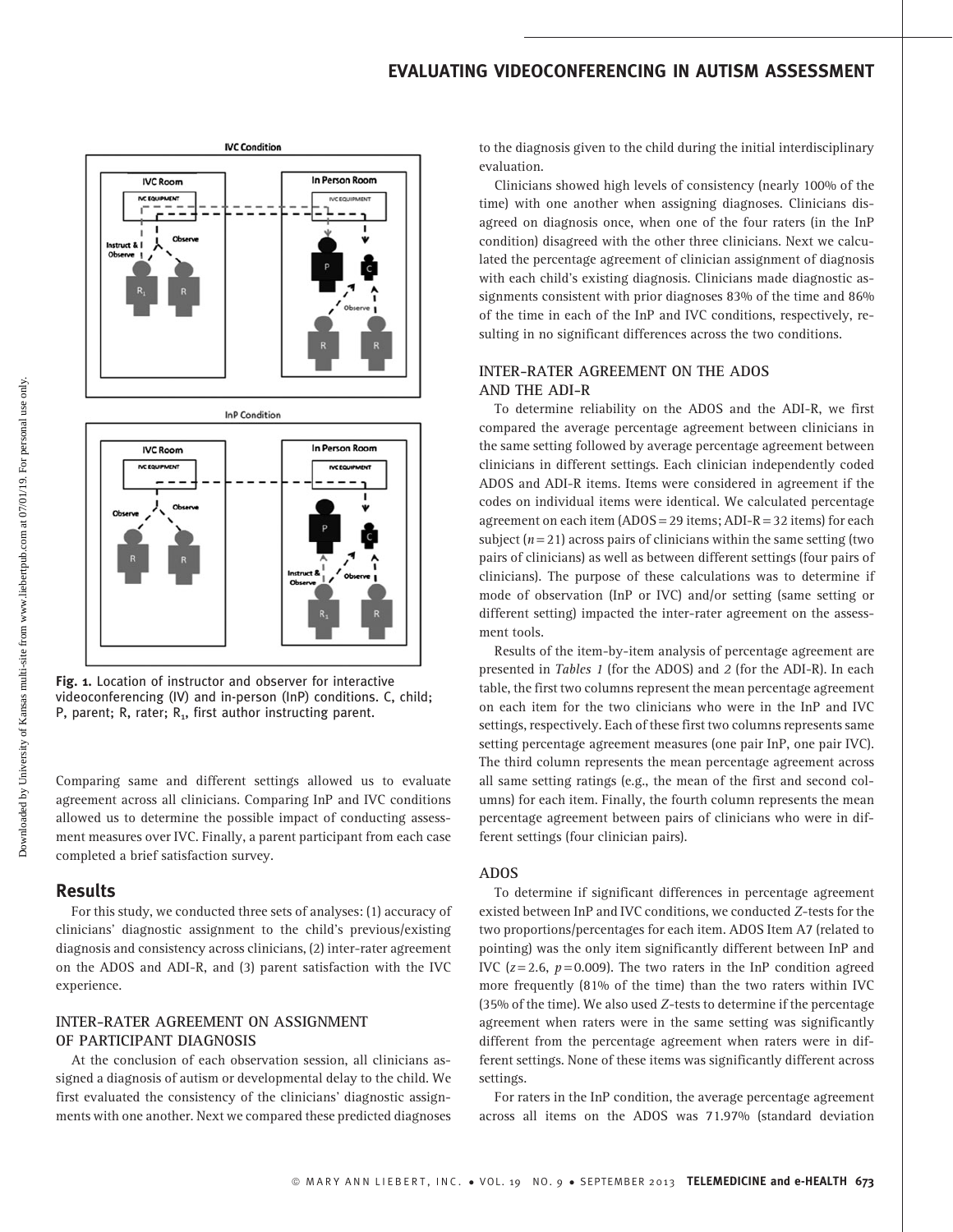| Table 1. Mean Percentage Agreement on Autism Diagnostic<br>Observation Schedule Items by Condition |                  |                 |                               |                                    |  |
|----------------------------------------------------------------------------------------------------|------------------|-----------------|-------------------------------|------------------------------------|--|
|                                                                                                    | % AGREEMENT      |                 |                               |                                    |  |
| <b>ITEM</b>                                                                                        | <b>IN-PERSON</b> | <b>IVC</b>      | <b>SAME</b><br><b>SETTING</b> | <b>DIFFERENT</b><br><b>SETTING</b> |  |
| ADOSA1                                                                                             | 76               | 80              | 78                            | 78                                 |  |
| ADOSA2                                                                                             | 57               | 80              | 69                            | 73                                 |  |
| ADOSA3                                                                                             | 67               | 65              | 66                            | 67                                 |  |
| ADOSA4                                                                                             | 67               | 70              | 69                            | 73                                 |  |
| ADOSA5                                                                                             | 71               | 75              | 73                            | 78                                 |  |
| ADOSA6                                                                                             | 86               | 80              | 83                            | 83                                 |  |
| ADOSA7                                                                                             | 86 <sup>3</sup>  | 35 <sup>a</sup> | 61                            | 69                                 |  |
| ADOSA8                                                                                             | 48               | 65              | 57                            | 43                                 |  |
| ADOSB1                                                                                             | 86               | 90              | 88                            | 88                                 |  |
| ADOSB2                                                                                             | 71               | 70              | 71                            | 71                                 |  |
| ADOSB3                                                                                             | 62               | 80              | 71                            | 71                                 |  |
| ADOSB4                                                                                             | 67               | 63              | 65                            | 65                                 |  |
| ADOSB5                                                                                             | 52               | 67              | 60                            | 66                                 |  |
| ADOSB6                                                                                             | 76               | 80              | 78                            | 71                                 |  |
| ADOSB7                                                                                             | 62               | 55              | 59                            | 70                                 |  |
| ADOSB8                                                                                             | 67               | 55              | 61                            | 65                                 |  |
| ADOSB9                                                                                             | 67               | 45              | 56                            | 53                                 |  |
| ADOSB10                                                                                            | 71               | 60              | 66                            | 48                                 |  |
| ADOSB11                                                                                            | 91               | 95              | 93                            | 91                                 |  |
| ADOSB12                                                                                            | 71               | 70              | 71                            | 66                                 |  |
| ADOSC1                                                                                             | 62               | 75              | 69                            | 62                                 |  |
| ADOSC <sub>2</sub>                                                                                 | 67               | 65              | 66                            | 66                                 |  |
| ADOSD1                                                                                             | 71               | 90              | 81                            | 67                                 |  |
| ADOSD <sub>2</sub>                                                                                 | 81               | 90              | 86                            | 82                                 |  |
| ADOSD3                                                                                             | 100              | 100             | 100                           | 100                                |  |
| ADOSD4                                                                                             | 67               | 85              | 76                            | 67                                 |  |
| ADOSE1                                                                                             | 71               | 40              | 56                            | 56                                 |  |
| ADOSE2                                                                                             | 76               | 80              | 78                            | 81                                 |  |
| ADOSE3                                                                                             | 91               | 85              | 88                            | 91                                 |  |

| <sup>a</sup> Denotes statistically significant difference between conditions. |  |  |  |
|-------------------------------------------------------------------------------|--|--|--|
|                                                                               |  |  |  |

ADOS, Autism Diagnostic Schedule; IVC, interactive videoconferencing.

[SD] = 11.81%). When raters were in the IVC condition, the average percentage agreement across all items on the ADOS was 72.07% (SD = 15.96%). These results suggest no significant differences in percentage agreement between InP and IVC. Next, we compared the average percentage agreement across all items when raters were in

| Table 2. Mean Percentage Agreement on Autism Diagnostic<br>Interview—Revised Items by Condition |                  |            |                               |                                    |  |  |
|-------------------------------------------------------------------------------------------------|------------------|------------|-------------------------------|------------------------------------|--|--|
|                                                                                                 | % AGREEMENT      |            |                               |                                    |  |  |
| <b>ITEM</b>                                                                                     | <b>IN-PERSON</b> | <b>IVC</b> | <b>SAME</b><br><b>SETTING</b> | <b>DIFFERENT</b><br><b>SETTING</b> |  |  |
| ADI31                                                                                           | 85               | 91         | 88                            | 77                                 |  |  |
| ADI33                                                                                           | 76               | 86         | 81                            | 81                                 |  |  |
| ADI34                                                                                           | 76               | 91         | 84                            | 74                                 |  |  |
| ADI35                                                                                           | 81               | 76         | 79                            | 74                                 |  |  |
| ADI36                                                                                           | 91               | 81         | 86                            | 84                                 |  |  |
| ADI37                                                                                           | 76               | 86         | 81                            | 67                                 |  |  |
| ADI38                                                                                           | 91               | 86         | 89                            | 86                                 |  |  |
| ADI39                                                                                           | 86               | 86         | 86                            | 86                                 |  |  |
| ADI42                                                                                           | 76               | 76         | 76                            | 81                                 |  |  |
| ADI43                                                                                           | 100              | 90         | 95                            | 95                                 |  |  |
| ADI44                                                                                           | 95               | 95         | 95                            | 95                                 |  |  |
| ADI45                                                                                           | 91               | 91         | 91                            | 86                                 |  |  |
| ADI47                                                                                           | 86               | 86         | 86                            | 86                                 |  |  |
| ADI48                                                                                           | 91               | 95         | 93                            | 88                                 |  |  |
| ADI49                                                                                           | 91               | 91         | 91                            | 87                                 |  |  |
| ADI50                                                                                           | 86               | 91         | 89                            | 91                                 |  |  |
| ADI51                                                                                           | 86               | 91         | 89                            | 86                                 |  |  |
| ADI52                                                                                           | 86               | 100        | 93                            | 93                                 |  |  |
| ADI <sub>53</sub>                                                                               | 95               | 91         | 93                            | 93                                 |  |  |
| ADI54                                                                                           | 81               | 91         | 86                            | 80                                 |  |  |
| AD155                                                                                           | 100              | 95         | 98                            | 89                                 |  |  |
| ADI56                                                                                           | 76               | 95         | 86                            | 81                                 |  |  |
| ADI57                                                                                           | 71               | 91         | 81                            | 83                                 |  |  |
| <b>ADI58</b>                                                                                    | 86               | 81         | 84                            | 85                                 |  |  |
| ADI59                                                                                           | 76               | 95         | 86                            | 72                                 |  |  |
| ADI61                                                                                           | 71               | 81         | 76                            | 76                                 |  |  |
| ADI62                                                                                           | 81               | 81         | 81                            | 84                                 |  |  |
| ADI63                                                                                           | 86               | 86         | 86                            | 84                                 |  |  |
| ADI64                                                                                           | 95               | 90         | 93                            | 93                                 |  |  |
| ADI67                                                                                           | 91               | 81         | 86                            | 73                                 |  |  |
| ADI68                                                                                           | 91               | 86         | 89                            | 89                                 |  |  |
| ADI69                                                                                           | 81               | 91         | 86                            | 84                                 |  |  |
| ADI70                                                                                           | 95               | 95         | 95                            | 95                                 |  |  |
| ADI71                                                                                           | 67               | 95         | 81                            | 76                                 |  |  |
| ADI77                                                                                           | 91               | 95         | 93                            | 84                                 |  |  |
| ADI78                                                                                           | 86               | 91         | 89                            | 84                                 |  |  |

ADI, Autism Diagnostic Interview; IVC, interactive videoconferencing.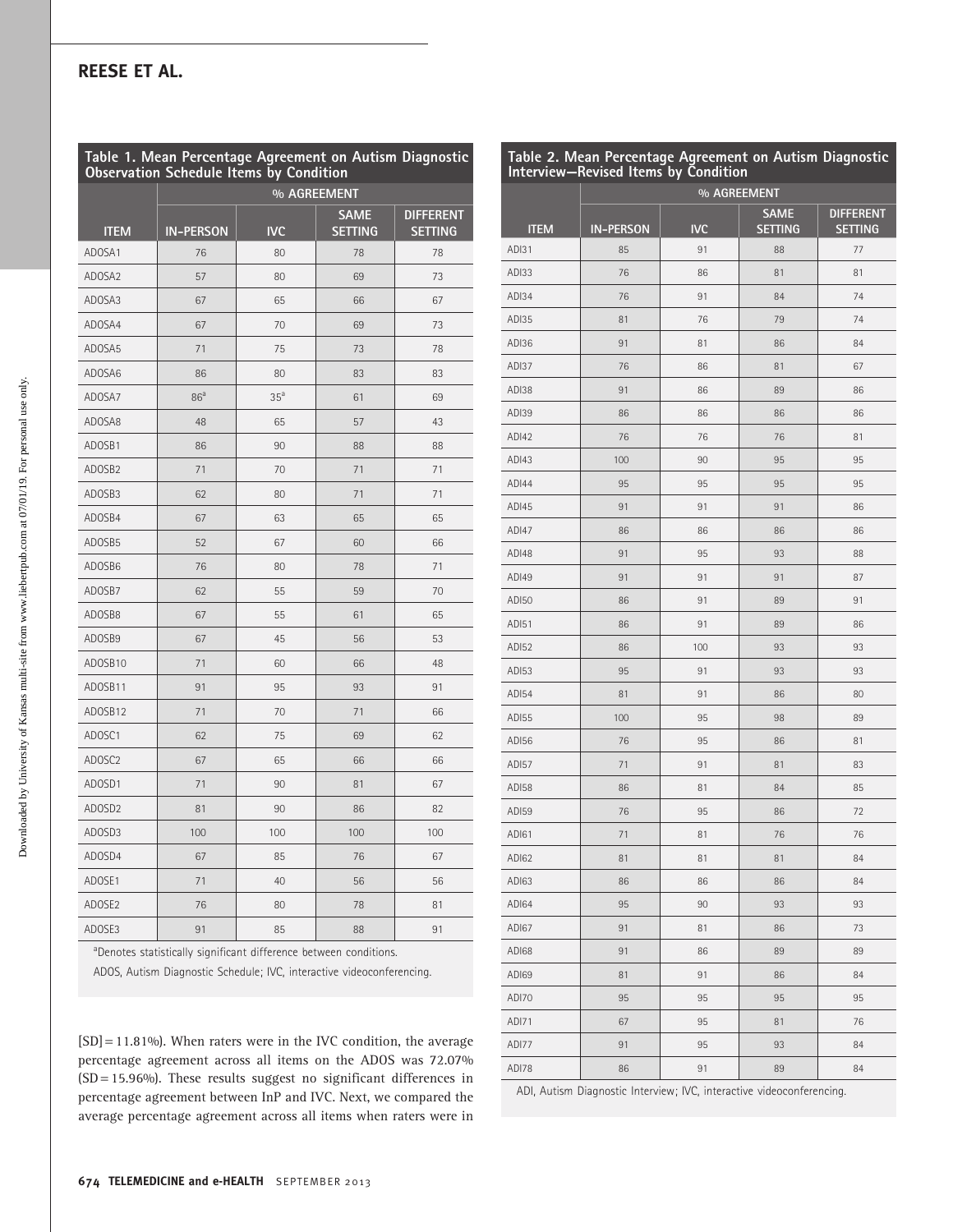# EVALUATING VIDEOCONFERENCING IN AUTISM ASSESSMENT

the same setting  $(72.24\%)$ ; SD = 11.55%) with the average percentage agreement across all items when raters were in different settings (71.07%;  $SD = 12.74\%$ ). Results indicated no significant difference  $(t_{28} = 0.96, p = 0.35)$  between inter-rater agreement both within and across settings.

Finally, we calculated kappa values to examine the quality of the inter-rater agreement on the ADOS. Average kappa for both IVC and InP was 0.50. Average kappa for raters in the same setting was 0.50, and average kappa for raters in different settings was 0.47. Kappa scores were generally low to moderate regardless of condition.<sup>22</sup>

#### ADI-R

For raters in the InP setting, the average percentage agreement across all items on the ADI-R was 85.28% (SD = 8.30%). When raters were in the IVC setting, the average percentage agreement across all items on the ADI-R was 88.89% (SD = 5.80%). These results suggest no significant differences in percentage agreement between the InP and IVC settings. However, differences on Item 71 (related to sensory interests) were nearly significant with 95% agreement for the InP and only 67% agreement within IVC  $(z=1.78,$  $p = 0.075$ ). Next, we compared the average percentage agreement across all items when raters were in the same setting  $(87.25\%; SD = 5.49\%)$ with the average percentage agreement across all items when raters were in different settings  $(83.94\%; SD = 7.02\%)$ . Although there was significantly higher agreement when pairs were in the same setting  $(t_{35} = 4.08, p < 0.01)$ , results indicated adequate inter-rater agreement both within and across settings.

For the ADI-R items, kappa values were much higher than that of the ADOS. Average kappa across the 36 items when raters were in the same setting was 0.79. Average kappa when raters were in different settings was 0.74. Average kappa within InP was 0.76, and that within IVC was 0.82. Kappa scores were generally moderate to high regardless of condition, indicating adequate agreement among raters.

#### PARENT SATISFACTION

Parents completed a survey to compare family satisfaction across the IVC and InP conditions. Using a Likert scale (from 1 = strongly disagree to 7 = strongly agree) parents provided responses to seven questions about their experiences. We reverse-scored two items so that for all items high ratings would indicate high satisfaction with the evaluation. Table 3 represents means, SDs, t test summary, and effect size (Cohen's d) for each

question and for mean satisfaction across all items. There were no significant differences in mean satisfaction between conditions ( $p \ge 0.15$ ) on any items. Because of relatively small sample sizes, we examined effect sizes for additional interpretation. Two of the effect sizes were moderate. Item 7, related to overall satisfaction with the evaluation visit, was rated as high as possible by all the IVC families (mean of 7.0). The overall rating was also high for the InP families (mean of 6.82), but the effect size was moderate, suggesting a potentially meaningful difference in satisfaction favoring the IVC condition. Conversely, the effect size was moderate when all seven items were averaged, suggesting that average satisfaction in the InP condition (mean of 6.57) was higher than satisfaction in the IVC

| Table 3. Mean Satisfaction Ratings by Condition |                                                  |             |           |                   |                             |  |
|-------------------------------------------------|--------------------------------------------------|-------------|-----------|-------------------|-----------------------------|--|
| <b>CONDITION</b>                                | $\overline{N}$                                   | <b>MEAN</b> | <b>SD</b> | <b>TTEST</b>      | <b>EFFECT</b><br>SIZE $(D)$ |  |
|                                                 | Evaluation 1: comfort with talking to clinicians |             |           |                   |                             |  |
| InP                                             | 11                                               | 6.82        | 0.41      | $t_{19} = 0.89$   | 0.38                        |  |
| <b>IVC</b>                                      | 10                                               | 6.30        | 1.89      | $p = 0.39$        |                             |  |
|                                                 | Evaluation 2: felt clinicians cared              |             |           |                   |                             |  |
| InP                                             | 11                                               | 6.73        | 0.47      | $t_{19} = 0.91$   | 0.39                        |  |
| <b>IVC</b>                                      | 10                                               | 6.20        | 1.87      | $p = 0.38$        |                             |  |
|                                                 | Evaluation 3: competent clinicians               |             |           |                   |                             |  |
| InP                                             | 11                                               | 6.91        | 0.30      | $t_{8.30} = 0.86$ | 0.41                        |  |
| <b>IVC</b>                                      | 9                                                | 6.33        | 2.00      | $p = 0.42$        |                             |  |
| Evaluation 4: felt embarrassed                  |                                                  |             |           |                   |                             |  |
| InP                                             | 11                                               | 6.00        | 1.90      | $t_{19} = 0.95$   | $-0.10$                     |  |
| <b>IVC</b>                                      | 10                                               | 6.20        | 1.93      | $p = 0.36$        |                             |  |
| Evaluation 5: difficulty hearing                |                                                  |             |           |                   |                             |  |
| InP                                             | 11                                               | 6.91        | 0.30      | $t_{19} = 0.70$   | 0.30                        |  |
| <b>IVC</b>                                      | 10                                               | 6.70        | 0.95      | $p = 0.50$        |                             |  |
| Evaluation 6: no trouble seeing                 |                                                  |             |           |                   |                             |  |
| InP                                             | 11                                               | 5.82        | 2.40      | $t_{19} = 0.81$   | 0.35                        |  |
| IVC.                                            | 10                                               | 4.90        | 2.77      | $p = 0.43$        |                             |  |
| Evaluation 7: overall satisfaction              |                                                  |             |           |                   |                             |  |
| InP                                             | 11                                               | 6.82        | 0.41      | $t_{10} = -1.49$  | $-0.62$                     |  |
| <b>IVC</b>                                      | 10                                               | 7.00        | 0.00      | $p = 0.17$        |                             |  |
| Mean satisfaction Items 1-7                     |                                                  |             |           |                   |                             |  |
| InP                                             | 11                                               | 6.57        | 0.49      | $t_{19} = 1.16$   | 0.50                        |  |
| <b>IVC</b>                                      | 10                                               | 6.23        | 0.82      | $p = 0.26$        |                             |  |
|                                                 |                                                  |             |           |                   |                             |  |

Evaluation questions 4 and 5 were reverse-scored to create high scores = high satisfaction. InP, in-person; IVC, interactive videoconferencing; SD, standard deviation.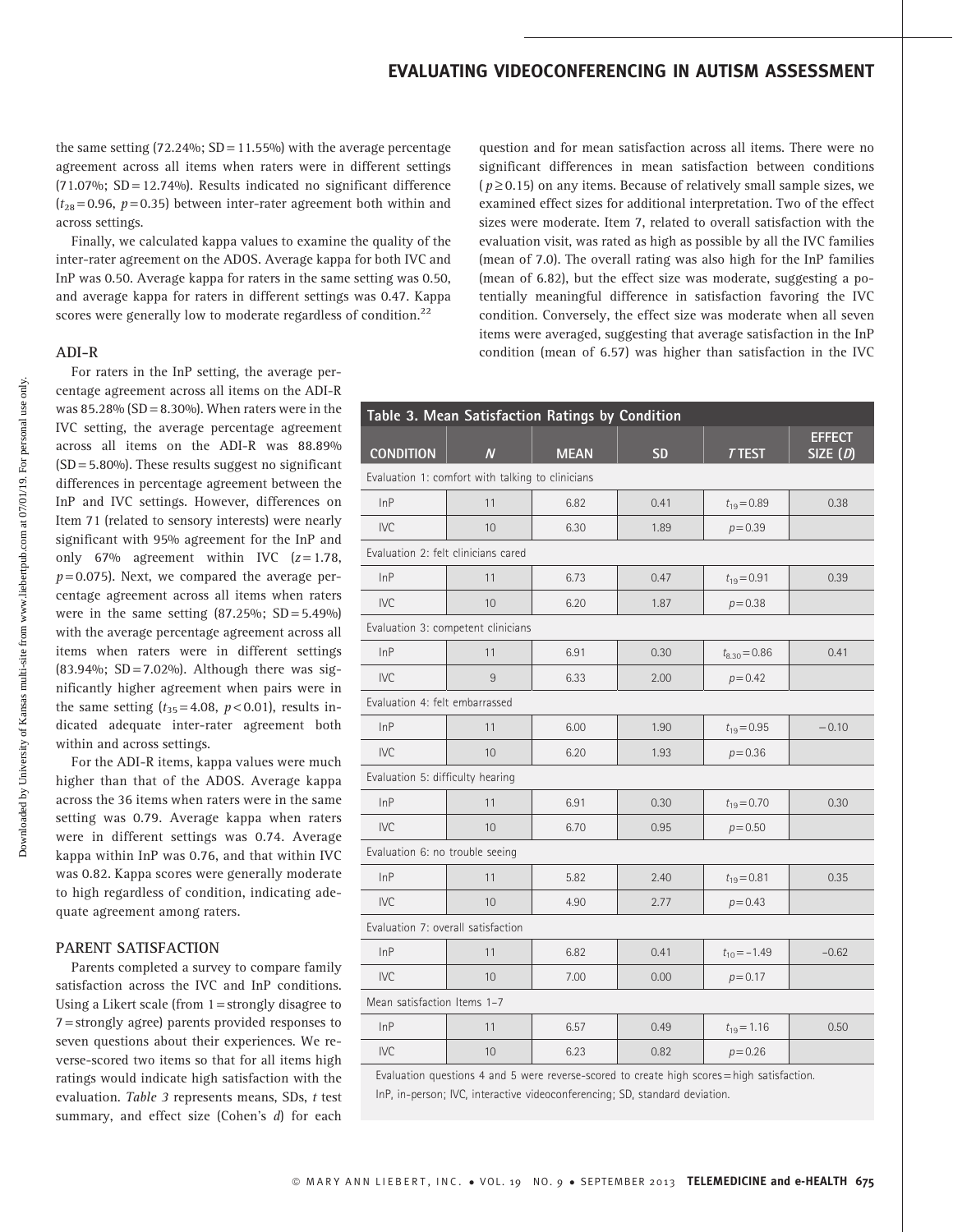# REESE ET AL.

condition (mean of 6.23). This discrepancy may indicate no meaningful difference in satisfaction across condition or that with larger sample sizes potential differences would be clarified. Although two of the effect sizes are moderate, the actual difference in the ratings appears clinically insignificant as ratings in both conditions ranged from 6.23 to 7.0, which indicates high satisfaction. A larger study is needed to provide more in-depth examination of satisfaction with evaluation across InP and IVC conditions. Given an effect size of 0.6 as observed in this study, one would need to have a sample of 45 to detect a significant difference between groups at 0.80 power.

# **Discussion**

Given the current prevalence estimates for autism, guidelines for best practices, and disparities in early access to services, there is a need for alternative methods for providing autism-related services, including diagnosis. The current study explored the administration of the ADOS and ADI-R over IVC to help inform an autism diagnosis. Based on clinical judgment, research clinicians assigned a classification of autism or developmental delay using the DSM-IV criteria. Results suggest research clinicians were consistent in identifying children with autism when using IVC. Clinicians were consistent with one another nearly 100% of the time (20 out of 21 cases) when assigning a diagnosis, regardless of the condition and existing diagnosis.

Our results suggest little difference in inter-rater agreement between ratings on autism measures scored InP and over IVC. A significant difference in mean percentage agreement between conditions occurred for Item A7 on the ADOS related to socially directed pointing, whereas no significant differences were found for any items on the ADI-R. Differences in ratings of socially directed pointing could be due to difficulty in observing eye contact and approximations of pointing over IVC between the child and the parent who was eliciting the behavior. However, for ADOS Item A7 the agreement across settings was actually higher than the agreement within settings, suggesting differences may be not be related to difficulty observing via IVC. All other items were adequate in agreement between the pairs of clinicians regardless of condition. These findings indicate clinicians were able to observe behavior and score the ADOS and ADI-R items equally well when viewing the child InP or over IVC. This preliminary evidence suggests these tools can be effectively used over IVC.

Results from the satisfaction survey showed high levels of family satisfaction with no significant differences between conditions. Results show a moderate effect size in favor of the InP setting for satisfaction across all seven items of the survey. However, ratings of 6.57 and 6.23 (corresponding to ''satisfied'') out of 7 in the InP and IVC conditions, respectively, suggest families were highly satisfied regardless of condition. A larger sample would help determine if these differences are meaningful or a result of sample size.

Results from this study provide preliminary evidence that autism diagnostic assessments can be conducted equally well over IVC compared with the traditional InP clinic setting. Although we recognize that these tools are only one component of the diagnostic

process, our results suggest that clinicians can use IVC to accurately differentiate autism-like behaviors from non–autism-like behaviors. Clinicians scored measures consistently for most items, and families reported high levels of satisfaction in all conditions. With the increasing demand for trained professionals to conduct diagnostic assessments for autism, the use of IVC provides a viable option for families where there may be limited access to specialty care. Families often travel long distances for similar evaluations, resulting in travel expenses as well as lost work time. IVC may provide families with increased access to needed medical care.

#### LIMITATIONS AND FUTURE DIRECTIONS

Although results from this study suggest IVC as a viable option for autism diagnostic evaluations, we recognize several limitations, including communicating diagnosis, issues of assessment (including tools and other evaluation elements), and sample size. In identifying these limitations, we also offer suggestions for future research that may strengthen the current study design.

There may be issues related to communication of diagnosis that could not be evaluated in this study. All of the children in the study had previously received a diagnosis of autism or developmental delay, and their families had some prior education about their child's diagnosis. Future research should explore the use of IVC for communicating information related to a diagnosis.

In this study, we used only Module 1 of the ADOS. Modules 2–4 contain more standardized activities, and families may not have been able to conduct activities from those modules without significantly more guidance. In fact, some families had difficulty with the presses that were required in Module 1 (e.g., families often required multiple explanations to set up a scenario evaluating the presence of joint attention). Future research should investigate the use of other ADOS modules over IVC. Another limitation involves the modified administration of the ADOS. Although parents were not formally trained in the use of ADOS administration procedures, many IVC sites have facilitators who could be trained on the ADOS. We have also found that school district personnel often accompany children and families to IVC appointments. Many of these personnel could also be trained on the ADOS not only to assist in assessment, but also for use in educational planning. Although this study has provided informative results, we recognize that the clinical activities conducted did not represent a full evaluation. Typical evaluations include a physical exam, medical history, cognitive, language, and adaptive testing as well as autism measures. The medical history could be obtained over IVC with the on-site nurse conducting a physical. Cognitive, language, and adaptive levels may also be obtained from school records. Future research should address which children can be seen over IVC and which children would need to come to a clinic site for evaluation.

Given its preliminary nature, the current study used a small sample size. Although very few items were significantly different between raters in the InP and IVC conditions, some differences approached significance. A larger sample size with more power could help identify items on the ADOS and ADI-R that are difficult to score over IVC.